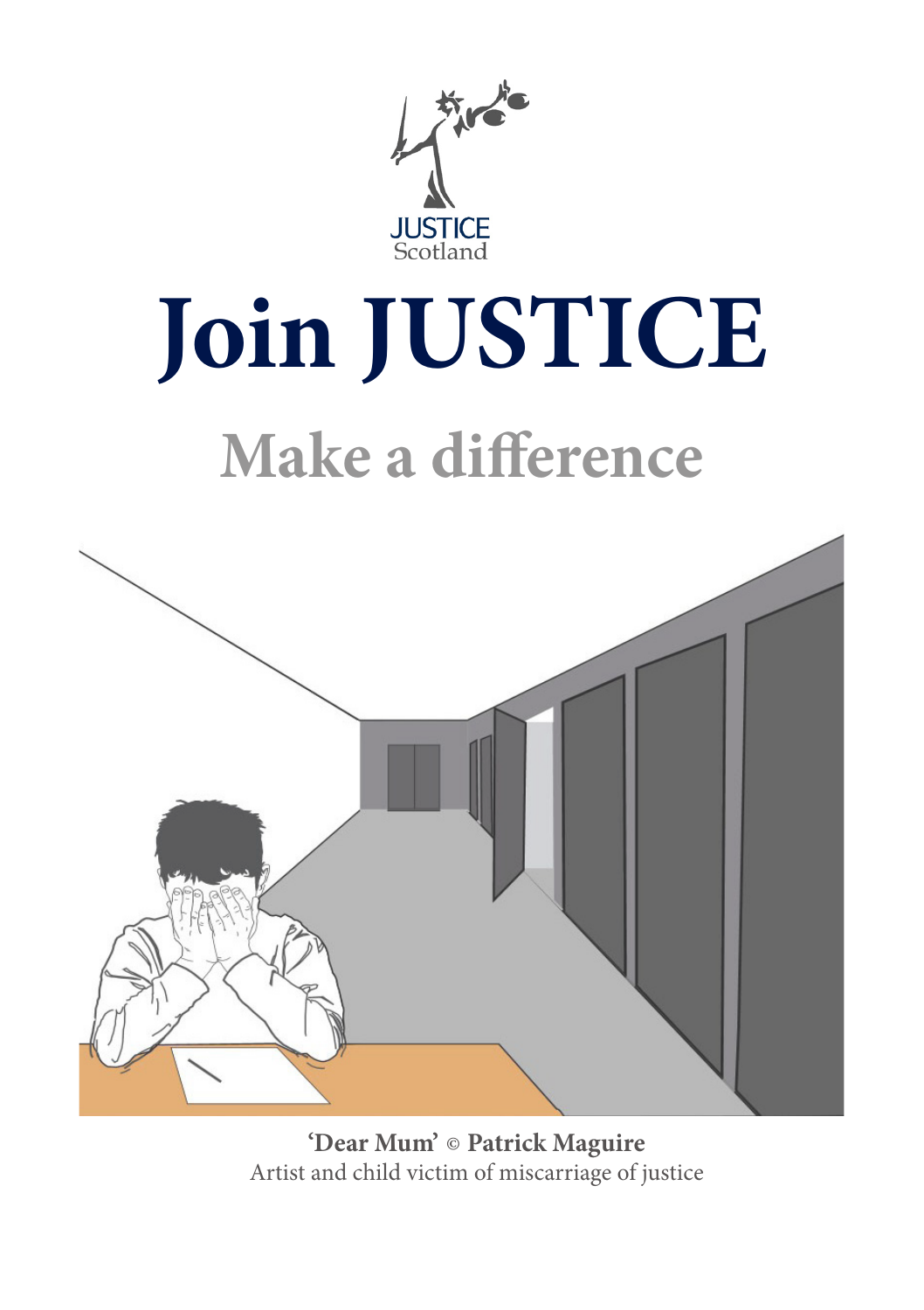# **About JUSTICE**

**JUSTICE is an independent law reform and human rights charity working to improve the justice system – criminal, civil and administrative - in the United Kingdom. Our vision is of fair, accessible and efficient legal processes, in which people's rights are protected, and which reflect the country's international reputation for upholding and promoting the rule of law. In Scotland we work under our title JUSTICE Scotland and through the assistance of our expert volunteers.** 

For most people, the UK legal system is unaffordable and difficult to understand. This is creating a two-tier justice system that excludes or misrepresents people of moderate means as well as the most vulnerable in our society.

For much of our history, JUSTICE investigated claims of wrongful conviction. Now JUSTICE acts as a bridge between the public and the legal system, conducting research, briefing Parliamentarians and intervening in key cases in the public interest.



Our research is achieved primarily through working parties. We rely on our members and other experts to help us identify where the system is faltering and arrive at practical, evidence-based solutions that will ensure fairer processes for all. These recommendations are published in our working party reports which are sent to all relevant legal bodies and personnel and made available online.

Our work doesn't stop when a report is published. Implementation is a key part of each project and continues as long as there is work to be done. Our convening power gives us influence with senior decision-makers to change the discourse around the quality of our justice system and ensure fairer processes for all.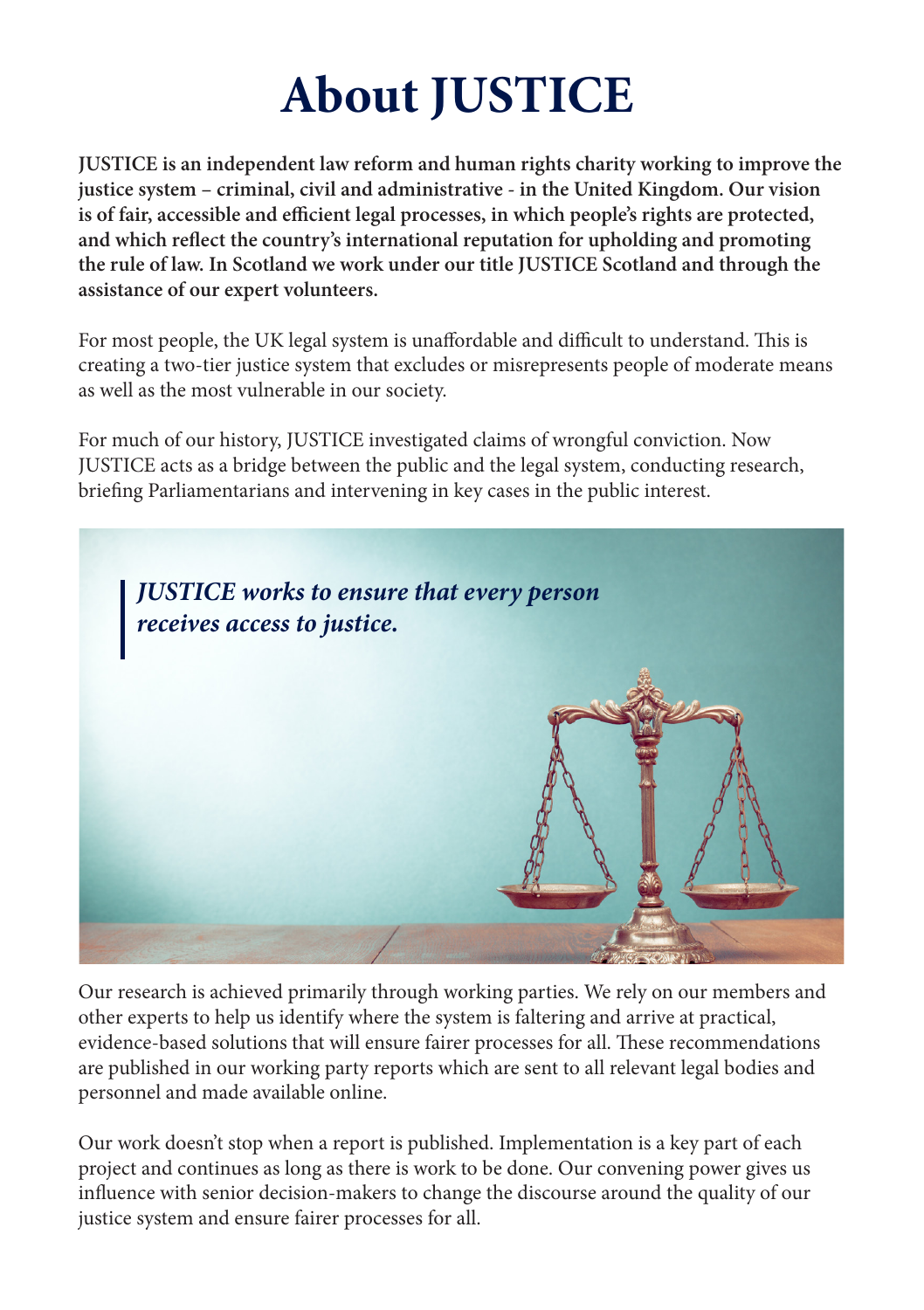# **Our working parties**

#### **Criminal Justice**

We have an excellent track record on criminal justice reform. Features of the legal infrastructure that are taken for granted – the Crown Prosecution Service, the Criminal Cases Review Commission and more – were proposed by JUSTICE. Our recent work has focussed on addressing the delays and complexities during investigation and trial, while recognising the needs of vulnerable victims and defendants. The right to a lawyer in police custody has been our most significant contribution to Scottish law reform so far. Our work in Scotland has predominantly focussed on the criminal justice system, given the significant changes introduced as a consequence of the *Cadder v HM Advocate* case in 2010 (see In Focus).

#### **Administrative Justice**

Our work in this area helps to ensure that individuals can effectively enforce their rights against the State. This is showcased historically through our work on the Human Rights Act, the Freedom of Information Act and the Ombudsman system. In Scotland, we produced a guide for Parliamentarians on how the law in Scotland operates, along with human rights, equality duties and EU law, in order to enhance their understanding during the passage of procedural legislation. Since 2018, JUSTICE has provided the Secretariat for the Administrative Justice Council, which is chaired by the Senior President of Tribunals and advises government and the judiciary. There is Scottish representation on the Council including Lady Anne Smith, President of Scottish Tribunals and Rosemary Agnew, the Scottish Public Services Ombudsman.

#### **Civil Justice**

Our civil justice work has been instrumental in shaping the structural changes to Her Majesty's Courts and Tribunals (HMCTS) Reform Programme. Our recommendation for a registrar (or case officer) to ease the administrative burden on judges has been realised. We continue to work with HMCTS to ensure digitisation improves the experience of justice. We are currently looking at how our system could more effectively and fairly deal with housing disputes.

#### **System-Wide**

Some issues affect the entire justice system and we work where systemic change is needed. Recently we have highlighted the racial and gender disparity in our judiciary and continue to call for inclusive recruitment processes. We have also demonstrated that hearings can be unnecessarily intimidating, confusing and upsetting for lay people and recommended accessible language and procedure to ensure their effective participation. Currently we are investigating how the justice system can better respond to major incidents through inquests and inquiries.

**Our recent Working Party Reports** *Complex and Lengthy Criminal Trials (2016) Mental Health and Fair Trial* (2017) *Legal assistance in the police station (2018) Prosecuting Sexual Offences* (2019)

#### **Our Working Party Chairs**

Sir David Calvert-Smith Sir David Latham Lord Eassie HH Peter Rook QC and Sheriff Nigel Morrison QC

#### **Our recent Working Party Reports**

**Our Working Party Chairs** *Law for Scottish Lawmakers (2017) Immigration and Asylum Appeals – a Fresh Look* (2018) *Challenging School Exclusions (2019)* Professor Sir Ross Cranston

Professor Richard de Friend

#### **Our recent Working Party Reports**

*Delivering Justice in an Age of Austerity* (2015) *Preventing Digital Exclusion from Online Justice* (2018) The Rt. Hon Sir Stanley Burnton Amanda Finlay CBE **Our Working Party Chairs**

**Our recent Working Party Reports**

*What is a Court?* (2015) *Increasing Judicial Diversity* (2017) *Understanding Courts* (2019)

**Our Working Party Chairs** Alexandra Marks CBE Nathalie Lieven QC Sir Nicholas Blake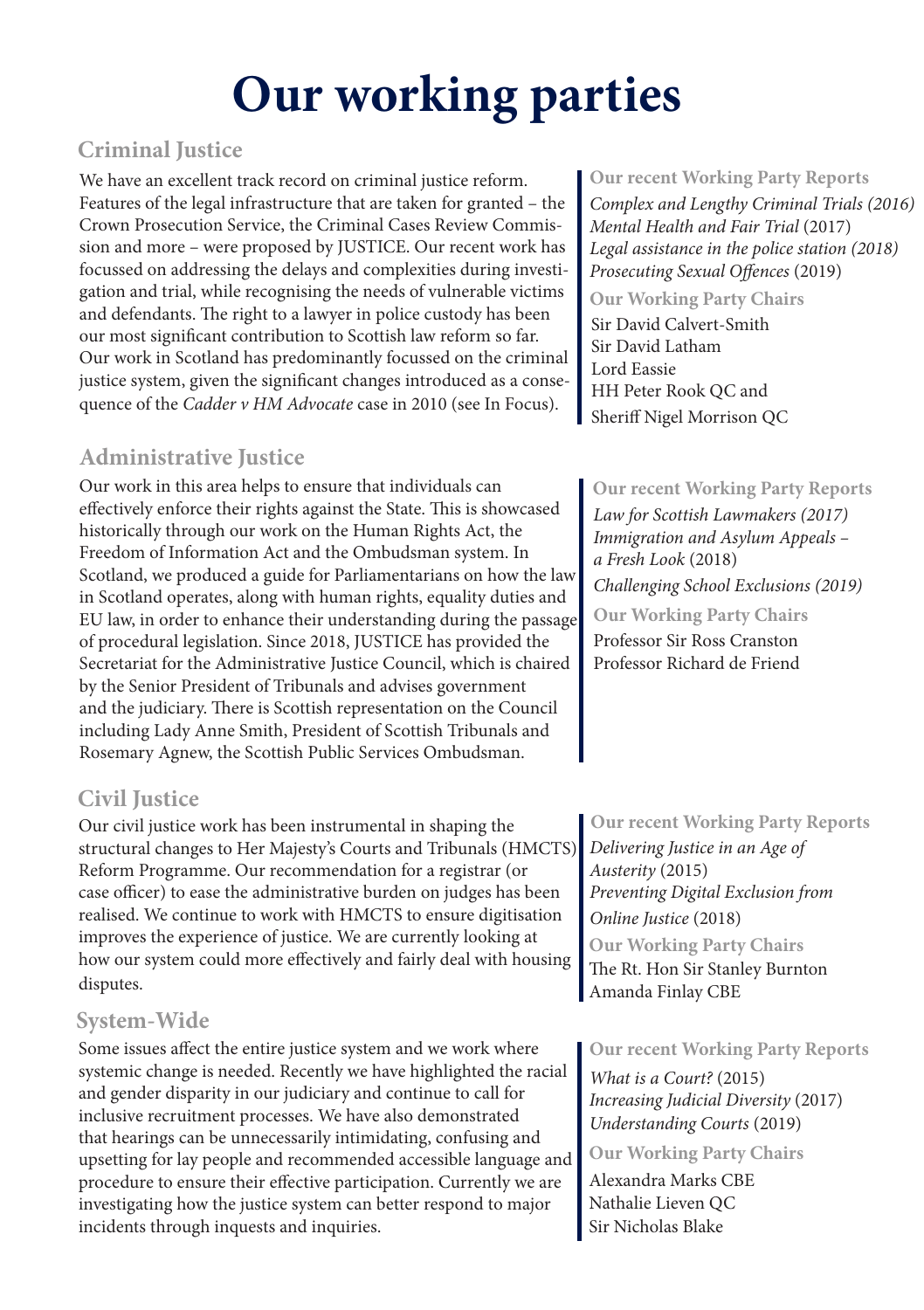## **Who we work with**

**JUSTICE is in a unique position to harness legal experience and expertise to ensure our recommendations actually reform justice processes. Essential to the credibility of our voice is the support we receive from our members and supporters who include the senior judiciary, key policymakers, top law firms and barristers' chambers, as well as leading political figures. We are independent, impartial and non-political.**

'JUSTICE tries to influence the debate not to control it. It can look critically at an issue and make suggestions, it can intervene in cases with thorough research that parties are unable to undertake, and it has influence with civil servants and MPs behind scenes. Its strength is in its unfailing objectivity. Scotland has much to gain from an organisation like JUSTICE'

The Rt. Hon. Lord Hope of Craighead KT QC PC FRSE

'A law firm's purpose is to engage with the legal community to support access to and equality before the law. There is no better organisation to partner with and support, with those aims, than JUSTICE. That is why Allen & Overy has been proud to have supported them financially, through pro bono work and expertise and as an advocate for their work for many years.'

Karen Seward, Partner Allen & Overy

'It is rare for legal reformers to be both radical and influential – but JUSTICE has been pulling it off for more than 60 years.'

Lord Anderson of Ipswich KBE QC

'Supporting the work of JUSTICE in Scotland has been really significant for us. As well as providing financial support, a number of our lawyers contributed their time and work to the project as volunteers. The project was both interesting and rewarding for all involved, contributing to the brilliant work JUSTICE does by supporting the rule of law and promoting access to justice. We look forward to working with JUSTICE in the future.' Jim Cormack QC, Partner Pinsent Masons

'At Freshfields we are proud to have been longstanding supporters of the important work of JUSTICE. They have been at the forefront of key reforms on access to and the administration of justice for more than 60 years, making our legal system more open and fairer for us all. As a leading law firm we understand that it is vital that this work is safeguarded for the benefit of this and future generations.'

Deba Das, Partner Freshfields Bruckhaus Deringer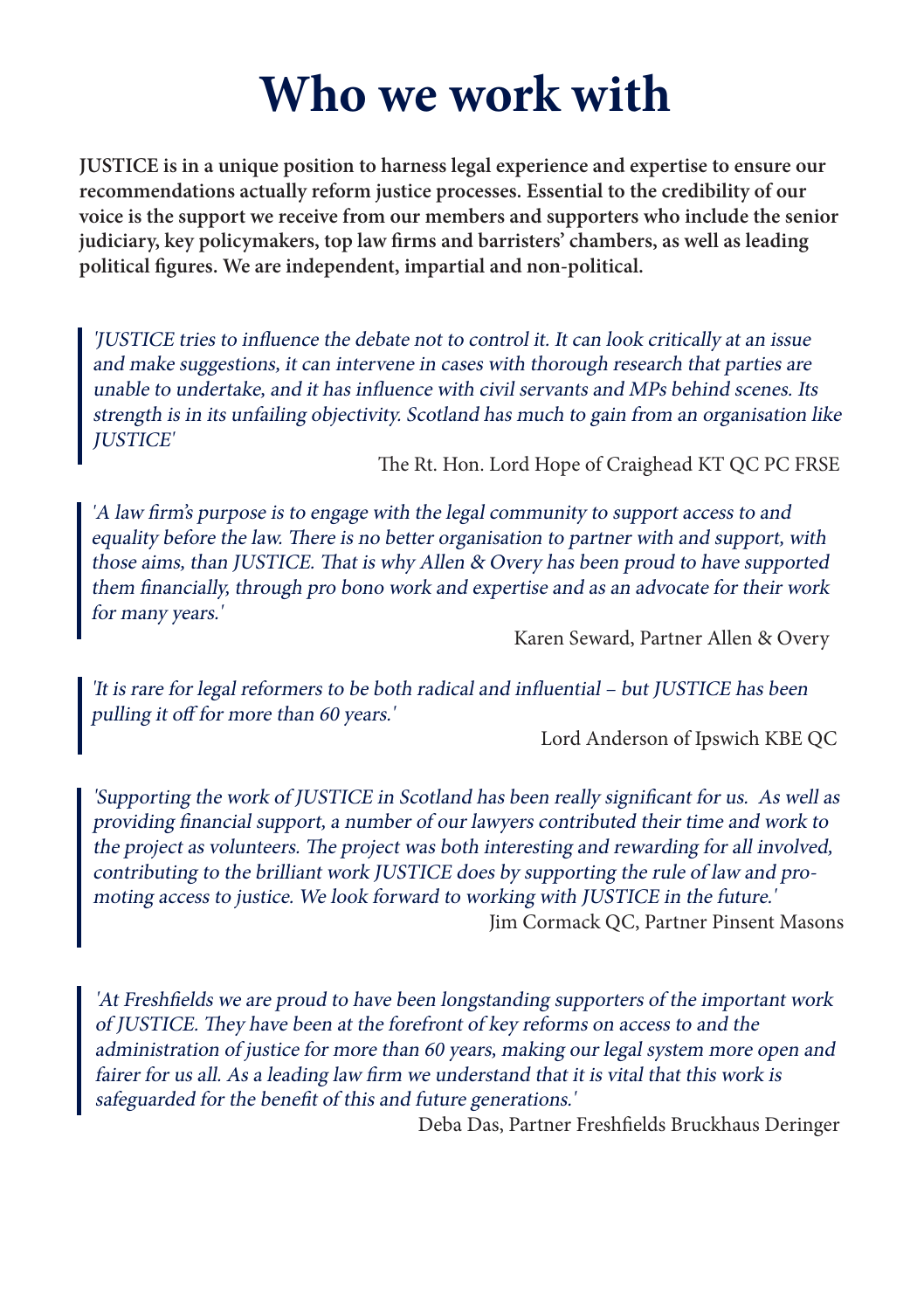# **In focus**



In 2008 the European Court of Human Rights (ECtHR) held that the right to a fair trial includes legal representation during police interrogation in order to protect the rights of the defence. JUSTICE was already briefing the EU institutions on the need for procedural safeguards in criminal cases, including the right to a lawyer. Two years later, the UK Supreme Court heard the case of *Peter Cadder*, a 16-year-old boy interviewed by police without legal representation. We intervened to ensure all suspects have the same rights across the UK.

We had strong evidence to rely on – 80+ decisions of the ECtHR; changing laws in other EU member states; established practice in other common law jurisdictions; and two concurrent criminal justice commissions of inquiry in Scotland and England and Wales respectively conducted in the 1970s, which came to alternative conclusions on police station legal advice.

*'It is remarkable that until quite recently nobody thought that there was anything wrong with this procedure,'* Lord Hope giving judgment in *Cadder v HM Advocate*

Drawing on JUSTICE's materials, the Court held that the law in Scotland violated the right to a fair trial. The decision led to an emergency remedial law but without infrastructure or guidance as to how it should operate. We provided guidance and training for solicitors based on the system in England and Wales. We wrote articles on why the right was important. We responded to two Government-established commissions of inquiry, each of which proposed practical application of the right and consequent changes to criminal procedure. We briefed Parliament on the subsequent legislative changes to ensure that these were fair and workable in practice.

But progress was still slow. As such, we set up a working party in 2016 to review how the right was operating in practice: 75% of people were still not seeking legal assistance, and of those that did, most were only getting telephone advice. Our report *Legal Assistance in the Police Station* recommended that suspects should be fully informed of their rights and have access to a lawyer *in person*. We also recommended training for solicitors to equip them with essential skills for the role and an understanding of how their presence can safeguard suspects' rights. Much has already been achieved from this work – suspects are better informed by the police of their rights; the Law Society of Scotland has rolled out comprehensive training for solicitors; and Scottish Government is reviewing its information provision for suspects.

But there is more to be done. While a duty scheme is operational, the legal profession - due to its size and remuneration – is unable to provide in person advice in all cases. The current legal aid review should evaluate funding and availability of in-person advice. We are continuing to work towards an effective right.